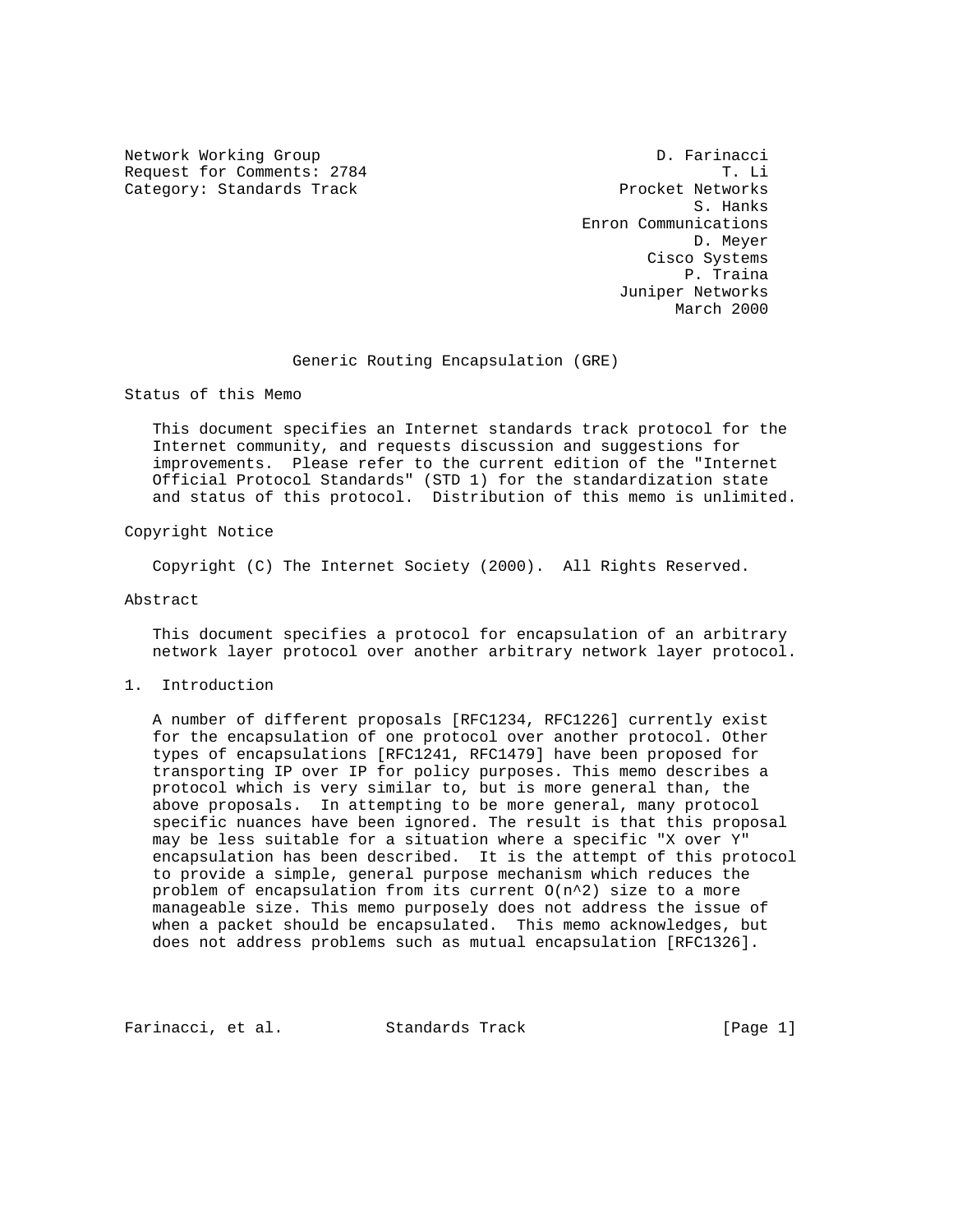In the most general case, a system has a packet that needs to be encapsulated and delivered to some destination. We will call this the payload packet. The payload is first encapsulated in a GRE packet. The resulting GRE packet can then be encapsulated in some other protocol and then forwarded. We will call this outer protocol the delivery protocol. The algorithms for processing this packet are discussed later.

 Finally this specification describes the intersection of GRE currently deployed by multiple vendors.

 The keywords MUST, MUST NOT, MAY, OPTIONAL, REQUIRED, RECOMMENDED, SHALL, SHALL NOT, SHOULD, SHOULD NOT are to be interpreted as defined in RFC 2119 [RFC2119].

2. Structure of a GRE Encapsulated Packet

A GRE encapsulated packet has the form:

 --------------------------------- | | Delivery Header | | --------------------------------- | | | GRE Header | | | --------------------------------- | | | Payload packet | | | ---------------------------------

 This specification is generally concerned with the structure of the GRE header, although special consideration is given to some of the issues surrounding IPv4 payloads.

#### 2.1. GRE Header

The GRE packet header has the form:

 0 1 2 3 4 5 6 7 8 9 0 1 2 3 4 5 6 7 8 9 0 1 2 3 4 5 6 7 8 9 0 1 +-+-+-+-+-+-+-+-+-+-+-+-+-+-+-+-+-+-+-+-+-+-+-+-+-+-+-+-+-+-+-+-+ |C| Reserved0 | Ver | Protocol Type +-+-+-+-+-+-+-+-+-+-+-+-+-+-+-+-+-+-+-+-+-+-+-+-+-+-+-+-+-+-+-+-+ | Checksum (optional) | Reserved1 (Optional) | +-+-+-+-+-+-+-+-+-+-+-+-+-+-+-+-+-+-+-+-+-+-+-+-+-+-+-+-+-+-+-+-+

Farinacci, et al. Standards Track [Page 2]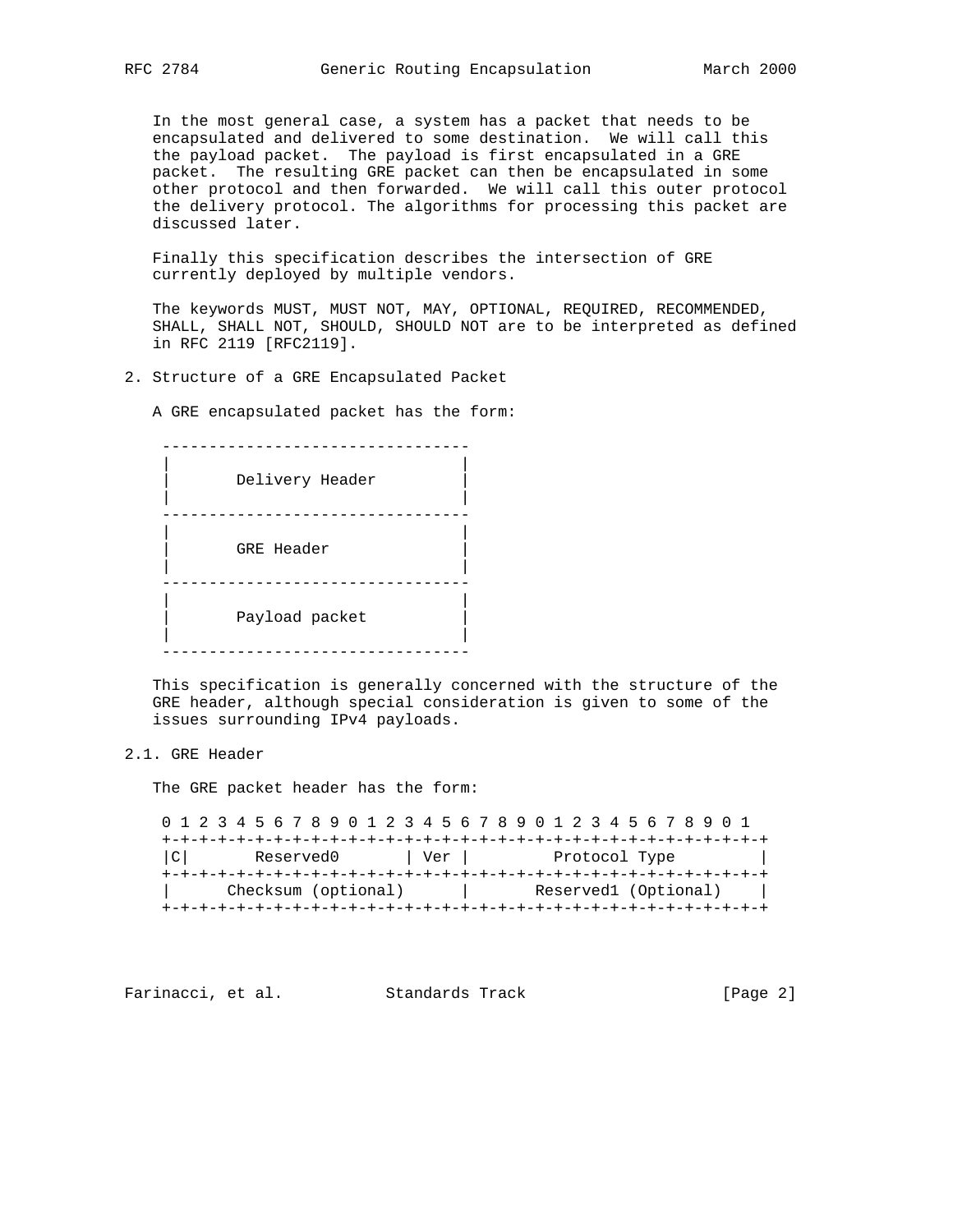2.2. Checksum Present (bit 0)

 If the Checksum Present bit is set to one, then the Checksum and the Reserved1 fields are present and the Checksum field contains valid information. Note that a compliant implementation MUST accept and process this field.

2.3. Reserved0 (bits 1-12)

 A receiver MUST discard a packet where any of bits 1-5 are non-zero, unless that receiver implements RFC 1701. Bits 6-12 are reserved for future use. These bits MUST be sent as zero and MUST be ignored on receipt.

2.3.1. Version Number (bits 13-15)

The Version Number field MUST contain the value zero.

2.4. Protocol Type (2 octets)

 The Protocol Type field contains the protocol type of the payload packet. These Protocol Types are defined in [RFC1700] as "ETHER TYPES" and in [ETYPES]. An implementation receiving a packet containing a Protocol Type which is not listed in [RFC1700] or [ETYPES] SHOULD discard the packet.

2.5. Checksum (2 octets)

 The Checksum field contains the IP (one's complement) checksum sum of the all the 16 bit words in the GRE header and the payload packet. For purposes of computing the checksum, the value of the checksum field is zero. This field is present only if the Checksum Present bit is set to one.

2.6. Reserved1 (2 octets)

 The Reserved1 field is reserved for future use, and if present, MUST be transmitted as zero. The Reserved1 field is present only when the Checksum field is present (that is, Checksum Present bit is set to one).

3. IPv4 as a Payload

 When IPv4 is being carried as the GRE payload, the Protocol Type field MUST be set to 0x800.

Farinacci, et al. Standards Track [Page 3]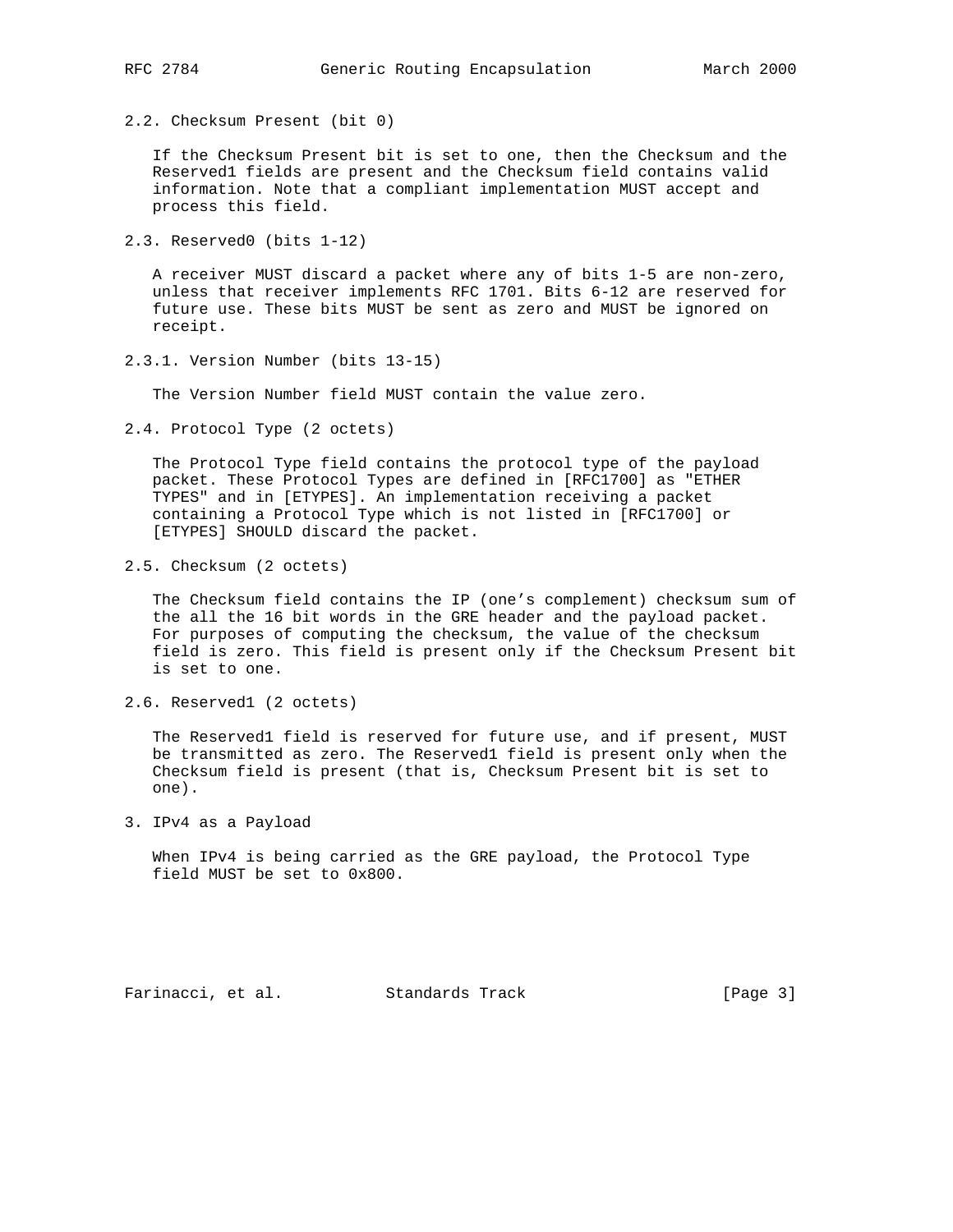3.1. Forwarding Decapsulated IPv4 Payload Packets

 When a tunnel endpoint decapsulates a GRE packet which has an IPv4 packet as the payload, the destination address in the IPv4 payload packet header MUST be used to forward the packet and the TTL of the payload packet MUST be decremented. Care should be taken when forwarding such a packet, since if the destination address of the payload packet is the encapsulator of the packet (i.e., the other end of the tunnel), looping can occur. In this case, the packet MUST be discarded.

4. IPv4 as a Delivery Protocol

 The IPv4 protocol 47 [RFC1700] is used when GRE packets are enapsulated in IPv4. See [RFC1122] for requirements relating to the delivery of packets over IPv4 networks.

5. Interoperation with RFC 1701 Compliant Implementations

 In RFC 1701, the field described here as Reserved0 contained a number of flag bits which this specification deprecates. In particular, the Routing Present, Key Present, Sequence Number Present, and Strict Source Route bits have been deprecated, along with the Recursion Control field. As a result, the GRE header will never contain the Key, Sequence Number or Routing fields specified in RFC 1701.

 There are, however, existing implementations of RFC 1701. The following sections describe correct interoperation with such implementations.

5.1. RFC 1701 Compliant Receiver

 An implementation complying to this specification will transmit the Reserved0 field set to zero. An RFC 1701 compliant receiver will interpret this as having the Routing Present, Key Present, Sequence Number Present, and Strict Source Route bits set to zero, and will not expect the RFC 1701 Key, Sequence Number or Routing fields to be present.

5.2. RFC 1701 Compliant Transmitter

 An RFC 1701 transmitter may set any of the Routing Present, Key Present, Sequence Number Present, and Strict Source Route bits set to one, and thus may transmit the RFC 1701 Key, Sequence Number or Routing fields in the GRE header. As stated in Section 5.3, a packet with non-zero bits in any of bits 1-5 MUST be discarded unless the receiver implements RFC 1701.

Farinacci, et al. Standards Track [Page 4]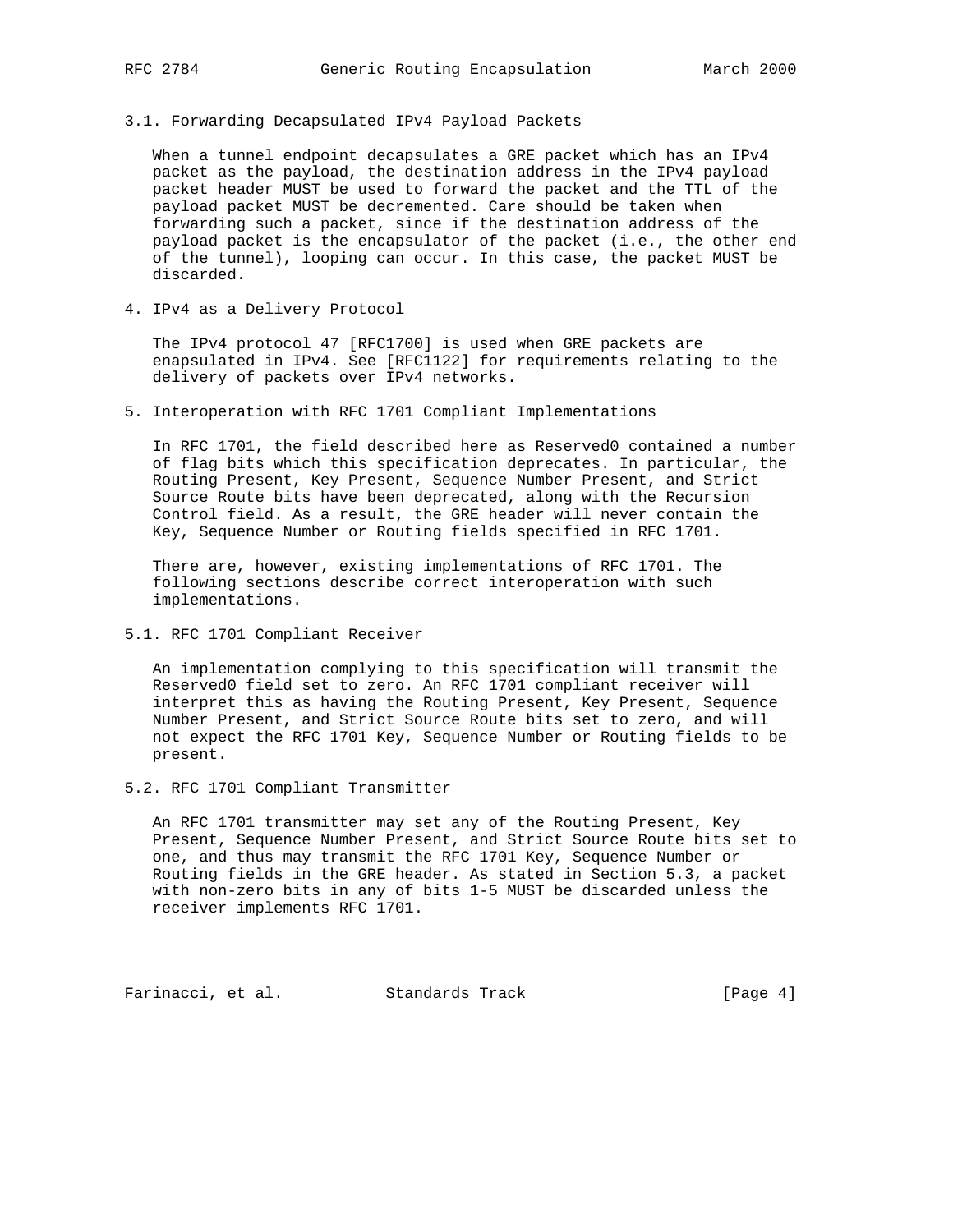#### 6. Security Considerations

 Security in a network using GRE should be relatively similar to security in a normal IPv4 network, as routing using GRE follows the same routing that IPv4 uses natively. Route filtering will remain unchanged. However packet filtering requires either that a firewall look inside the GRE packet or that the filtering is done on the GRE tunnel endpoints. In those environments in which this is considered to be a security issue it may be desirable to terminate the tunnel at the firewall.

7. IANA Considerations

 This section considers the assignment of additional GRE Version Numbers and Protocol Types.

7.1. GRE Version Numbers

 This document specifies GRE version number 0. GRE version number 1 is used by PPTP [RFC2637]. Additional GRE version numbers are assigned by IETF Consensus as defined in RFC 2434 [RFC2434].

7.2. Protocol Types

 GRE uses an ETHER Type for the Protocol Type. New ETHER TYPES are assigned by Xerox Systems Institute [RFC1700].

8. Acknowledgments

 This document is derived from the original ideas of the authors of RFC 1701 and RFC 1702. Hitoshi Asaeda, Scott Bradner, Randy Bush, Brian Carpenter, Bill Fenner, Andy Malis, Thomas Narten, Dave Thaler, Tim Gleeson and others provided many constructive and insightful comments.

Farinacci, et al. Standards Track [Page 5]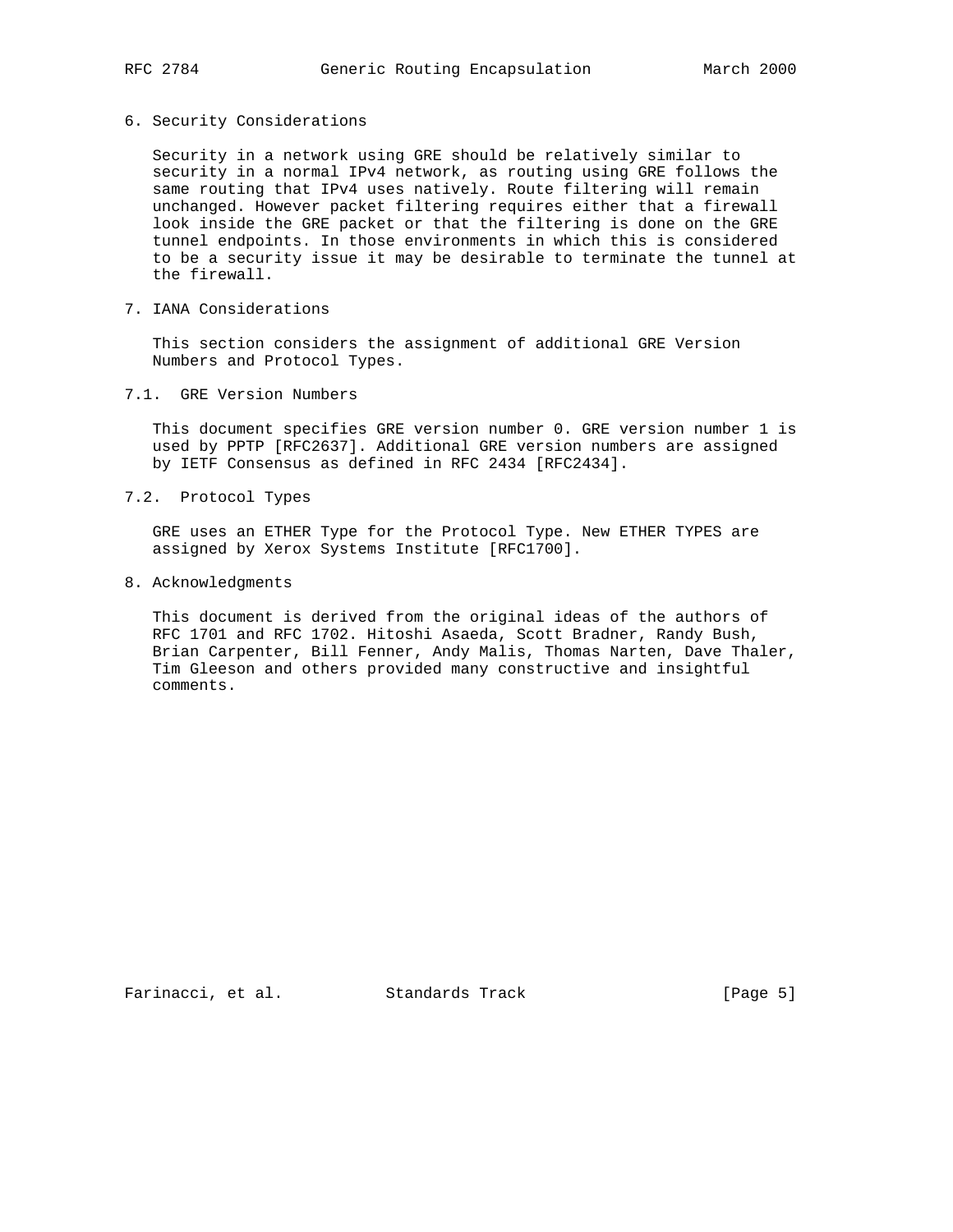- 
- 9. Appendix -- Known Issues

 This document specifies the behavior of currently deployed GRE implementations. As such, it does not attempt to address the following known issues:

o Interaction Path MTU Discovery (PMTU) [RFC1191]

 Existing implementations of GRE, when using IPv4 as the Delivery Header, do not implement Path MTU discovery and do not set the Don't Fragment bit in the Delivery Header. This can cause large packets to become fragmented within the tunnel and reassembled at the tunnel exit (independent of whether the payload packet is using PMTU). If a tunnel entry point were to use Path MTU discovery, however, that tunnel entry point would also need to relay ICMP unreachable error messages (in particular the "fragmentation needed and DF set" code) back to the originator of the packet, which is not a requirement in this specification. Failure to properly relay Path MTU information to an originator can result in the following behavior: the originator sets the don't fragment bit, the packet gets dropped within the tunnel, but since the originator doesn't receive proper feedback, it retransmits with the same PMTU, causing subsequently transmitted packets to be dropped.

o IPv6 as Delivery and/or Payload Protocol

 This specification describes the intersection of GRE currently deployed by multiple vendors. IPv6 as delivery and/or payload protocol is not included in the currently deployed versions of GRE.

- o Interaction with ICMP
- o Interaction with the Differentiated Services Architecture
- o Multiple and Looping Encapsulations

### 10. REFERENCES

- [ETYPES] ftp://ftp.isi.edu/in-notes/iana/assignments/ethernet numbers
- [RFC1122] Braden, R., "Requirements for Internet hosts communication layers", STD 3, RFC 1122, October 1989.
- [RFC1191] Mogul, J. and S. Deering, "Path MTU Discovery", RFC 1191, November 1990.

Farinacci, et al. Standards Track [Page 6]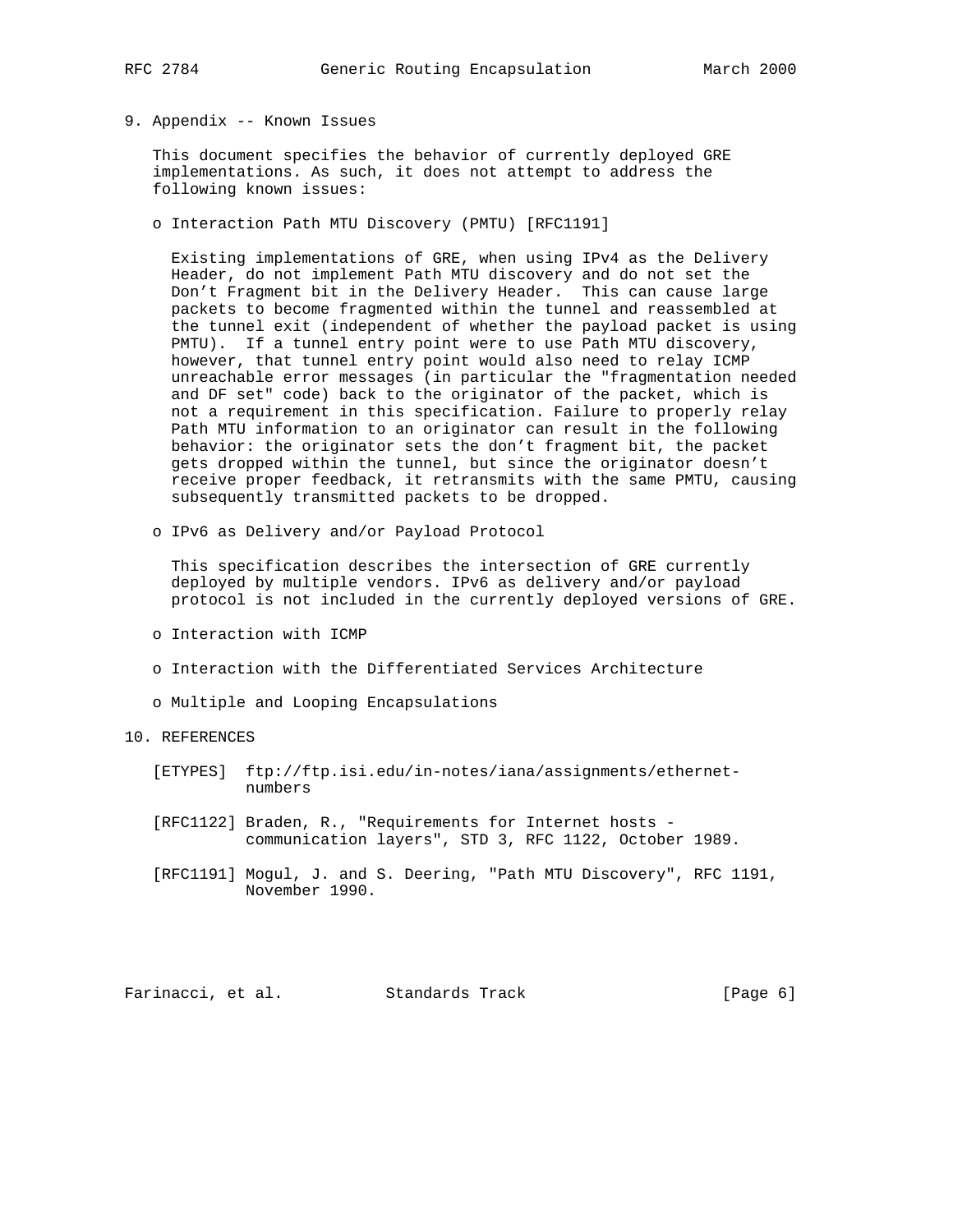- [RFC1226] Kantor, B., "Internet Protocol Encapsulation of AX.25 Frames", RFC 1226, May 1991.
- [RFC1234] Provan, D., "Tunneling IPX Traffic through IP Networks", RFC 1234, June 1991.
- [RFC1241] Woodburn, R. and D. Mills, "Scheme for an Internet Encapsulation Protocol: Version 1", RFC 1241, July 1991.
- [RFC1326] Tsuchiya, P., "Mutual Encapsulation Considered Dangerous", RFC 1326, May 1992.
- [RFC1479] Steenstrup, M., "Inter-Domain Policy Routing Protocol Specification: Version 1", RFC 1479, July 1993.
- [RFC1700] Reynolds, J. and J. Postel, "Assigned Numbers", STD 2, RFC 1700, October 1994.
- [RFC1701] Hanks, S., Li, T., Farinacci, D. and P. Traina, "Generic Routing Encapsulation", RFC 1701, October 1994.
- [RFC1702] Hanks, S., Li, T., Farinacci, D. and P. Traina, "Generic Routing Encapsulation over IPv4 networks", RFC 1702, October 1994.
- [RFC2119] Bradner, S., "Key words for use in RFCs to Indicate Requirement Levels", BCP 14, RFC 2119, March, 1997.
- [RFC2408] Maughan, D., Schertler, M., Schneider, M. and J. Turner, "Internet Security Association and Key Management Protocol (ISAKMP)", RFC 2408, November 1998.
- [RFC2434] Narten, T. and H. Alvestrand, "Guidelines for Writing an IANA Considerations Section in RFCs", BCP 26, RFC 2434, October, 1998.
- [RFC2637] Hamzeh, K., et al., "Point-to-Point Tunneling Protocol (PPTP)", RFC 2637, July, 1999.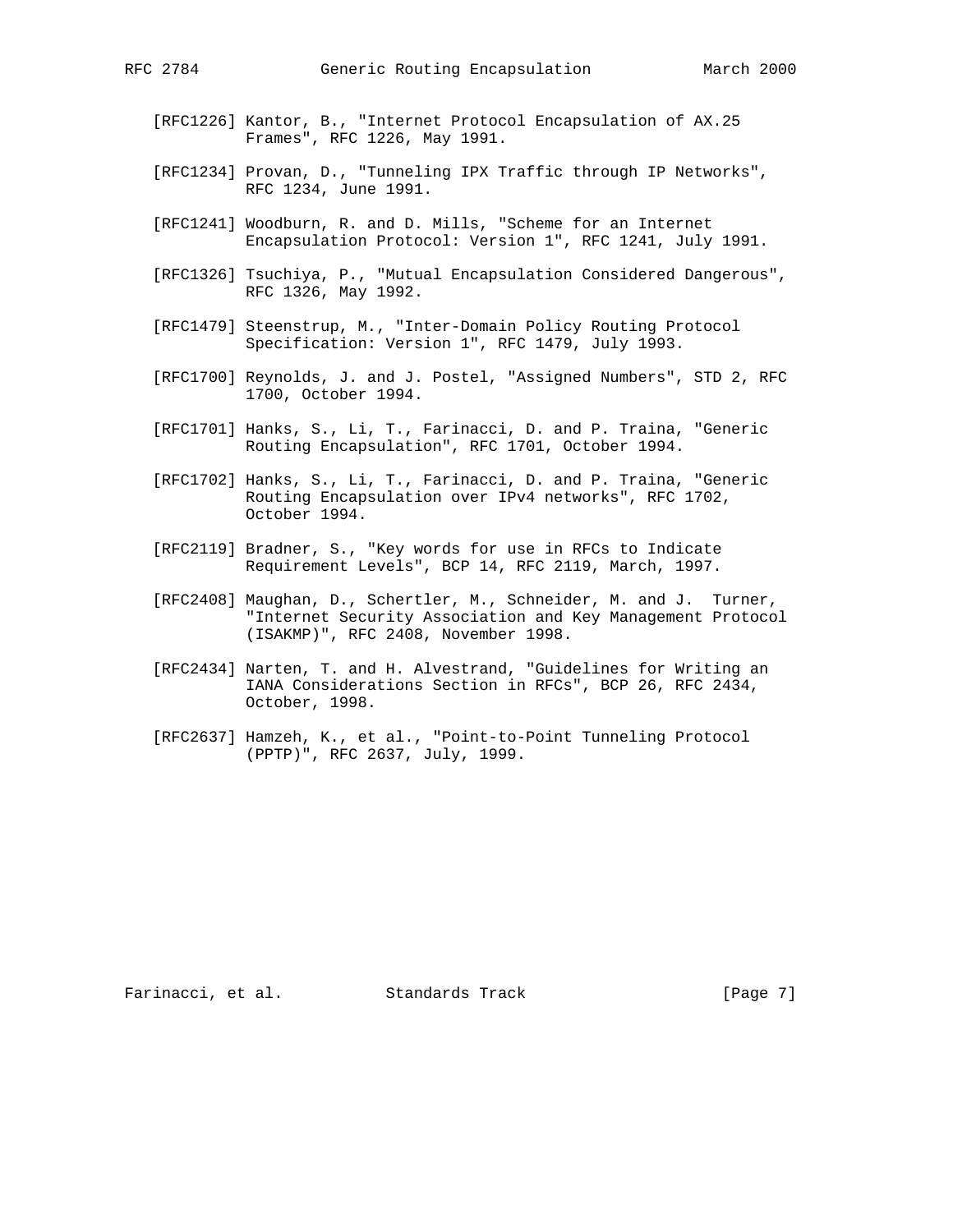# RFC 2784 Generic Routing Encapsulation March 2000

11. Authors' Addresses

 Dino Farinacci Procket Networks 3850 No. First St., Ste. C San Jose, CA 95134

EMail: dino@procket.com

 Tony Li Procket Networks 3850 No. First St., Ste. C San Jose, CA 95134

 Phone: +1 408 954 7903 Fax: +1 408 987 6166 EMail: tony1@home.net

 Stan Hanks Enron Communications

EMail: stan\_hanks@enron.net

 David Meyer Cisco Systems, Inc. 170 Tasman Drive San Jose, CA, 95134

EMail: dmm@cisco.com

 Paul Traina Juniper Networks EMail: pst@juniper.net

Farinacci, et al. Standards Track [Page 8]